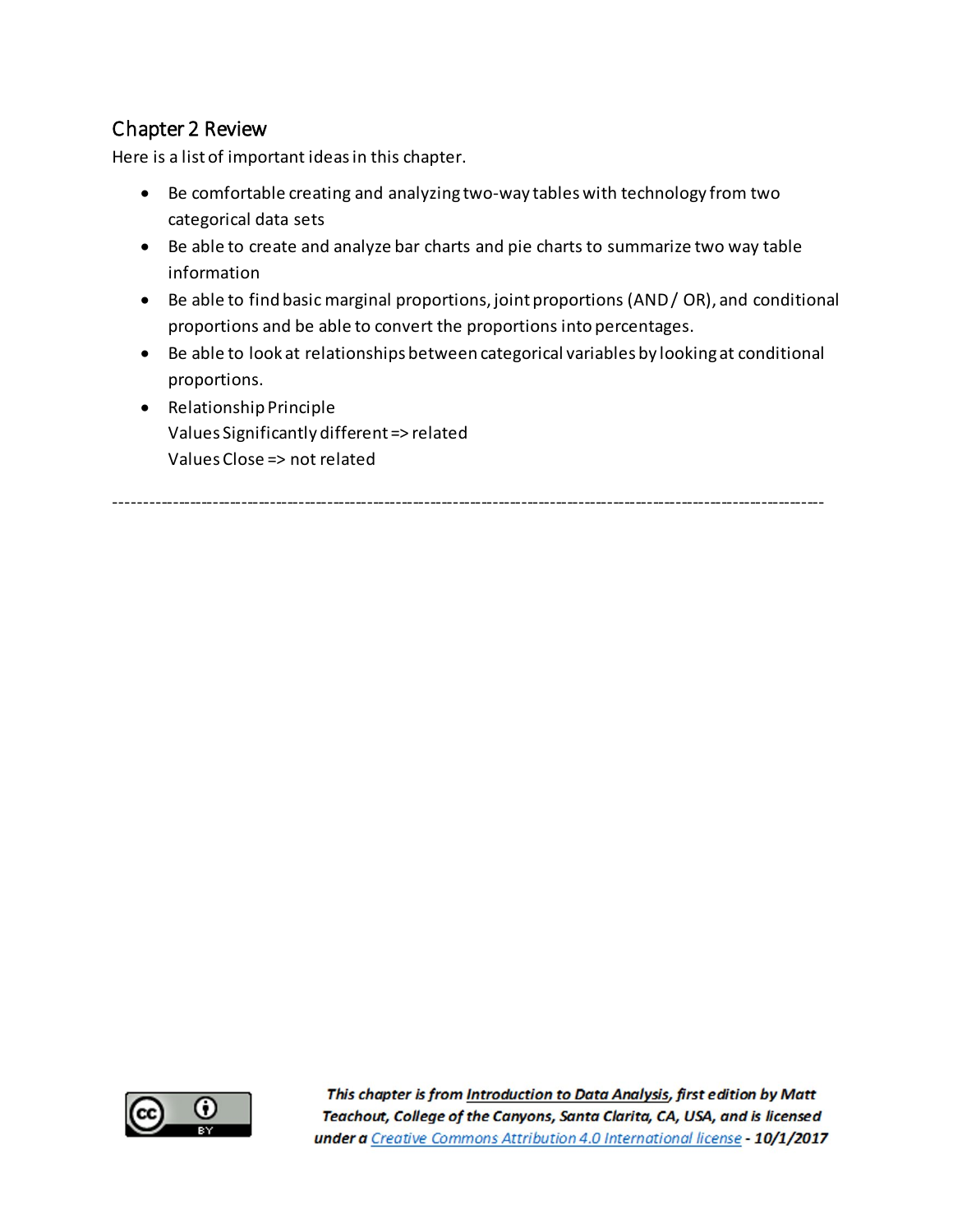## Problem Set Chapter 2 Review

1. The following categorical data gives the gender (male or female) of people's pets and who takes care of the pet (caretaker). Create a two-way table from this data. Give the counts and the totals.

| <b>Pet Gender</b> | Caretaker |  |
|-------------------|-----------|--|
| F                 | Everyone  |  |
| Μ                 | Everyone  |  |
| F                 | Parents   |  |
| F                 | Parents   |  |
| Μ                 | Everyone  |  |
| M                 | Parents   |  |
| M                 | Everyone  |  |
| M                 | Parents   |  |
| M                 | Kids      |  |
| M                 | Parents   |  |
| M                 | Parents   |  |
| M                 | Everyone  |  |
| F                 | Everyone  |  |

|            | Kids | Parents | Everyone | Totals        |
|------------|------|---------|----------|---------------|
| Female Pet |      |         |          |               |
| Male Pet   |      |         |          |               |
| Totals     |      |         |          | Grand Total = |

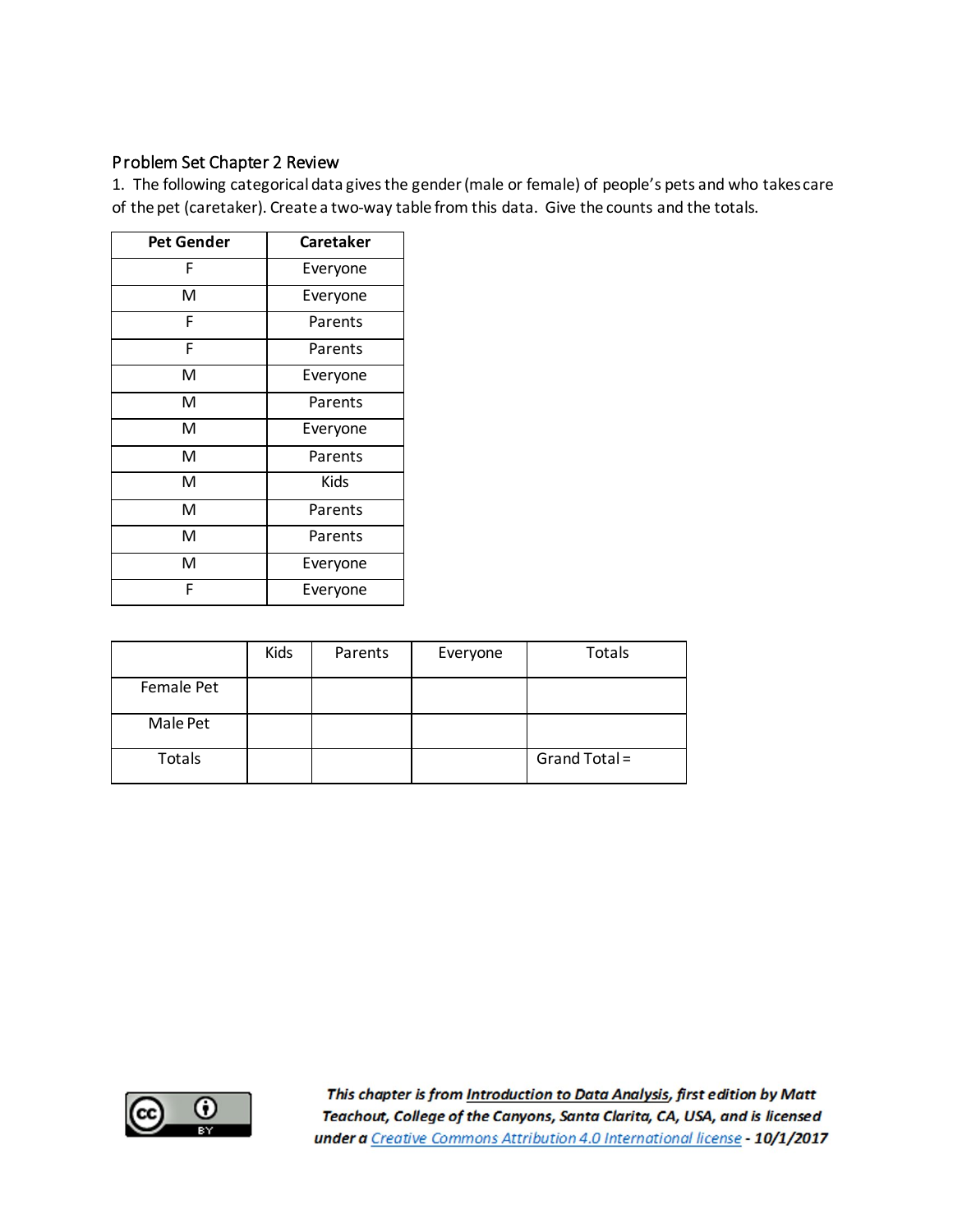A total of 280 high school students were asked about their political affiliation. The following two-way table was created from the data. Use the table to answer the following question.

|           |    | Democrat Republican Other Total |     |     |
|-----------|----|---------------------------------|-----|-----|
| Freshmen  |    |                                 | 28  | 42  |
| Sophomore | 28 | 21                              | 56  | 105 |
| Junior    | 35 | 28                              | 21  | 84  |
| Senior    | 21 | 14                              | 14  | 49  |
| Total     | 91 | 70                              | 119 | 280 |

| Amount<br>Proportion $=\frac{7 \text{ m} \cdot \text{m}}{2 \cdot \text{m}}$ | Amount                                                                    |  |
|-----------------------------------------------------------------------------|---------------------------------------------------------------------------|--|
| Total                                                                       | Percentage $=\frac{2 \text{lnl} \times 100\%}{\text{Total}} \times 100\%$ |  |

2. What proportion of the students identified with the "Other" political party? (Give your answer as a fraction, decimal proportion and as a percent.)

3. What percent of the students were in their senior year? (Give your answer as a fraction, decimal proportion and as a percent.)

4. What proportion of the students were both democrat and in their junior year? (Both must be true about person) (Give your answer as a fraction, decimal proportion and as a percent.)

5. What percent of the students were both republican and in their sophomore year? (Both must be true about person) (Give your answer as a fraction, decimal proportion and as a percent.)

6. What proportion of the students were eitherin their freshman year or in their senior year? (Either one can be true about person) (Give your answer as a fraction, decimal proportion and as a percent.)

7. What percent of the students were either democrat or in their senior year? (Either one can be true about person) (Give your answer as a fraction, decimal proportion and as a percent.)